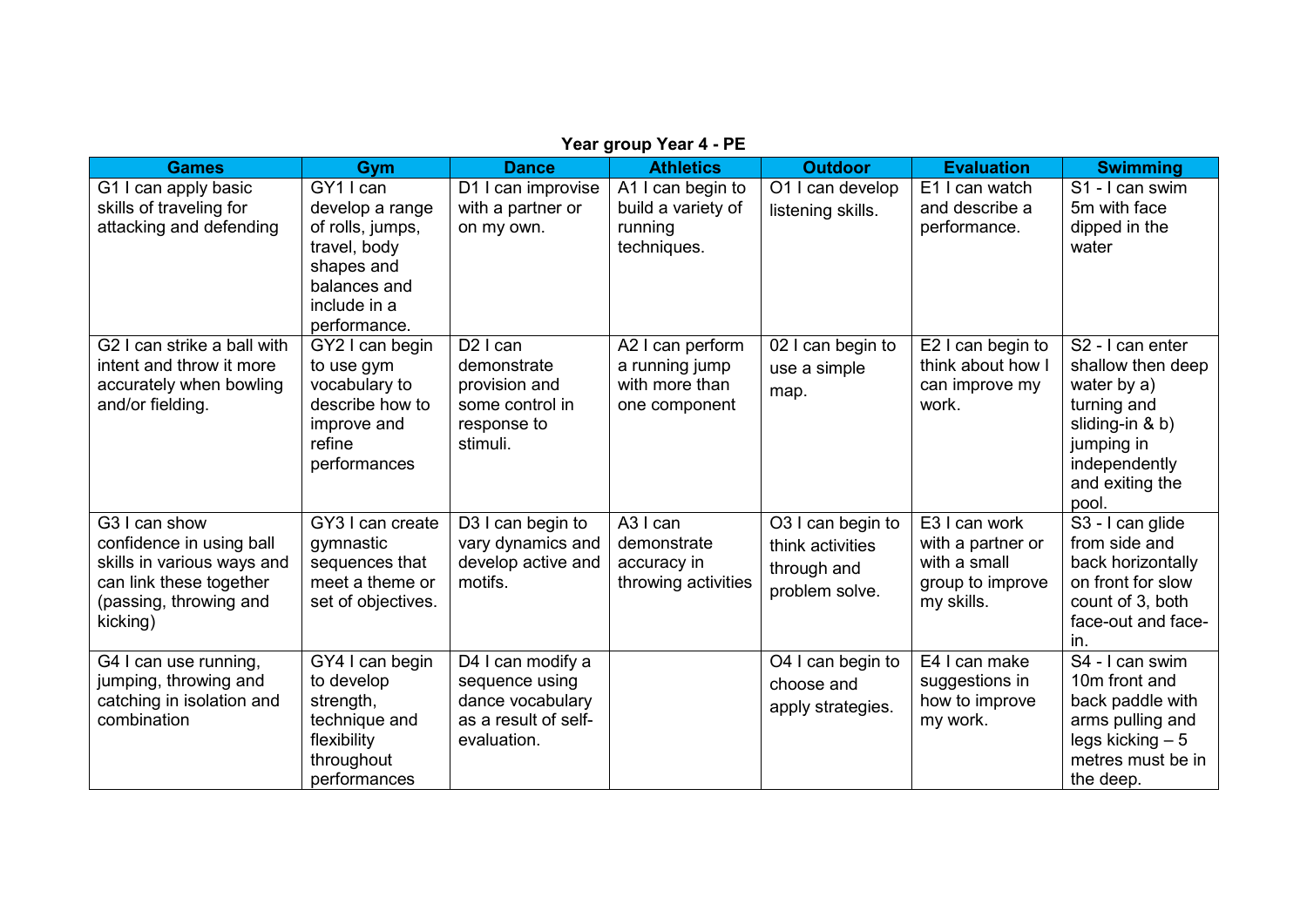| G5 I can use skills with    | GY5 I can begin  | D5 I can perform   | 05 I can begin to | S5 - I can float  |
|-----------------------------|------------------|--------------------|-------------------|-------------------|
| coordination, control and   | to apply         | dances with        | demonstrate an    | motionless        |
| fluency                     | sequences of     | rhythm and use     | understanding in  | horizontally on   |
|                             | taught skills to | spatial awareness. | how to stay safe. | front and back in |
|                             | equipment        |                    |                   | shallow and deep  |
|                             |                  |                    |                   | water.            |
| G6 I can take part in a     |                  | D6 I understand    |                   |                   |
| competitive game.           |                  | the need to warm   |                   |                   |
|                             |                  | up                 |                   |                   |
| G7 I begin to create my     |                  |                    |                   |                   |
| own game using              |                  |                    |                   |                   |
| knowledge and skills        |                  |                    |                   |                   |
| taught.                     |                  |                    |                   |                   |
| G8 I begin to use skills to |                  |                    |                   |                   |
| keep possession and         |                  |                    |                   |                   |
| control of the ball.        |                  |                    |                   |                   |
| G9 I can effectively play   |                  |                    |                   |                   |
| a competitive net/wall      |                  |                    |                   |                   |
| game.                       |                  |                    |                   |                   |
| G10 I can experiment        |                  |                    |                   |                   |
| with different techniques   |                  |                    |                   |                   |
| to attack and defend.       |                  |                    |                   |                   |
| G11 I can begin to show     |                  |                    |                   |                   |
| an awareness of when to     |                  |                    |                   |                   |
| attack and defend.          |                  |                    |                   |                   |

## **Topic coverage**

| <b>Autumn</b>                              | Spring /                                     | <b>Summer</b>                               |  |
|--------------------------------------------|----------------------------------------------|---------------------------------------------|--|
| <b>Hocus Pocus</b>                         | <b>Around the world</b>                      | <b>The Romans</b>                           |  |
| Swimming - S1, S2, S3, S4, S5              | Swimming - S1, S2, S3, S4, S5                | Athletics - A1, A2, A3                      |  |
| Football - G1, G2, G3, G5, G6, G7, G8, G9, | ,   Dance - D1, D2, D3, D4, D5, D6           | Outdoor sport - 01, 02, 03, 04, 05          |  |
| G10, G11.                                  | Tennis - G1, G2, G3, G4, G5, G6, G7, G8, G9, | Rounders - G1, G2, G3, G4, G5, G6, G7, G10, |  |
| Gym - GY1, GY2, GY3, GY4, GY5              | G10, G11.                                    | G11.                                        |  |
| Evaluation - E1, E2, E3, E4                | Evaluation - E1, E2, E3, E4                  | Evaluation - E1, E2, E3, E4                 |  |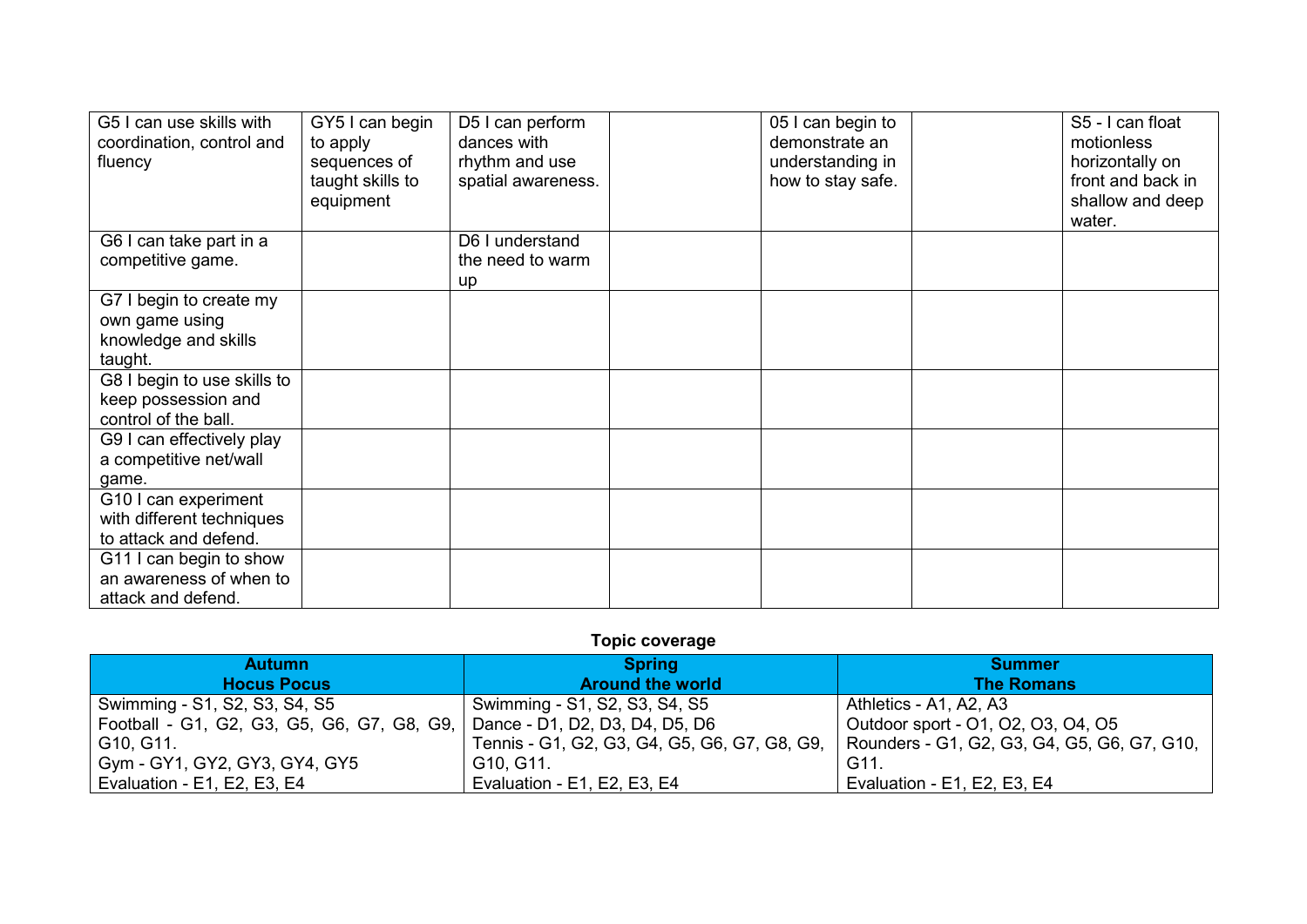| <b>Vocabulary</b>                                                                                                                                                                                                                                                                                                                                                                                                                                                                                                                              | <b>Vocabulary</b>                                                                                                                                                                                                                                                                                                                                                                           | <b>Vocabulary</b>                                                                                                                                                                                                                                                                         |
|------------------------------------------------------------------------------------------------------------------------------------------------------------------------------------------------------------------------------------------------------------------------------------------------------------------------------------------------------------------------------------------------------------------------------------------------------------------------------------------------------------------------------------------------|---------------------------------------------------------------------------------------------------------------------------------------------------------------------------------------------------------------------------------------------------------------------------------------------------------------------------------------------------------------------------------------------|-------------------------------------------------------------------------------------------------------------------------------------------------------------------------------------------------------------------------------------------------------------------------------------------|
| Shallow, Deep, Turning, Rolling, Metres, Glide,<br>Front, Back, Style, Horizontally, Vertically,<br>Front crawl, Back stroke, Float                                                                                                                                                                                                                                                                                                                                                                                                            | Shallow, Deep, Turning, Rolling, Metres, Glide,<br>Front, Back, Style, Horizontally, Vertically,<br>Front crawl, Back stroke, Float                                                                                                                                                                                                                                                         | Running, Technique, Pace, Accuracy, Power,<br>Throw, High, Low, Skip, Aim, Fast, Slow,<br>Bounce, Jump, Leap, Hop, Target, Overarm,<br>Underarm, Walking, Jogging, Accelerate,                                                                                                            |
| Possession, Scoring, Space,<br>Pass/send/receive, Dribble, Travel, Team,<br>Striking, Combinations, Co-ordination<br>Fluency, Co-operation, Competition<br>Technique, Partner, Points, Goals, Rules,<br>Tactics, Court, Target, Net, Defending, Racket,<br>Attacking, Hitting, Stance, Pitch, Improve,<br>adapt, performance                                                                                                                                                                                                                   | Spatial awareness, Repeat, Dance, Character,<br>Repetition, Action, Reaction, Pattern,<br>Movement, Evaluate, Improve, Agility,<br>Flexibility, Strength, Technique, Control,<br>Balance, Combination, Stimulus, Motifs,<br>Dynamics, Perform, Timing<br>Health and fitness - warm up/ cool down/heart<br>rate/pulse                                                                        | Baton, Relay, Push, Take off, Landing,<br>Improve, adapt, Bowling, Throwing, Fielding,<br>Co-operation, Competition Rules, Tactics<br>Batting, Fielding, Bowler, Wicket, Innings,<br>Boundary, Improve, adapt, performance<br>Health and fitness - warm up/ cool down/heart<br>rate/pulse |
| Health and fitness - warm up/ cool down/heart<br>rate/pulse<br>Forwards, Backwards, Combine, Rotation,<br>Against, Towards, Across, Evaluate, Improve,<br>Height, Strength, Suppleness, Stamina,<br>Speed, Level, Wide, Twisted, Constructive,<br>Points, Turn, Safety, Refine, Agility,<br>Technique, Control<br>Evaluate,<br>Shapes - tuck, straddle, pike, arch, back<br>support, Front support, shoulder stand, bridge<br>Partner<br>Balances level 1 – steps, knees, thighs,<br>shoulders, counter balance<br>Improve, adapt, performance | Possession, Scoring, Space,<br>Pass/send/receive, Dribble, Travel, Team,<br>Striking, Combinations, Co-ordination<br>Fluency, Co-operation, Competition<br>Technique, Partner, Points, Goals, Rules,<br>Tactics, Court, Target, Net, Defending, Racket,<br>Attacking, Hitting, Stance, Pitch, Improve,<br>adapt, performance<br>Health and fitness - warm up/ cool down/heart<br>rate/pulse |                                                                                                                                                                                                                                                                                           |
| <u>l will learn…</u>                                                                                                                                                                                                                                                                                                                                                                                                                                                                                                                           | I will learn                                                                                                                                                                                                                                                                                                                                                                                | I will learn                                                                                                                                                                                                                                                                              |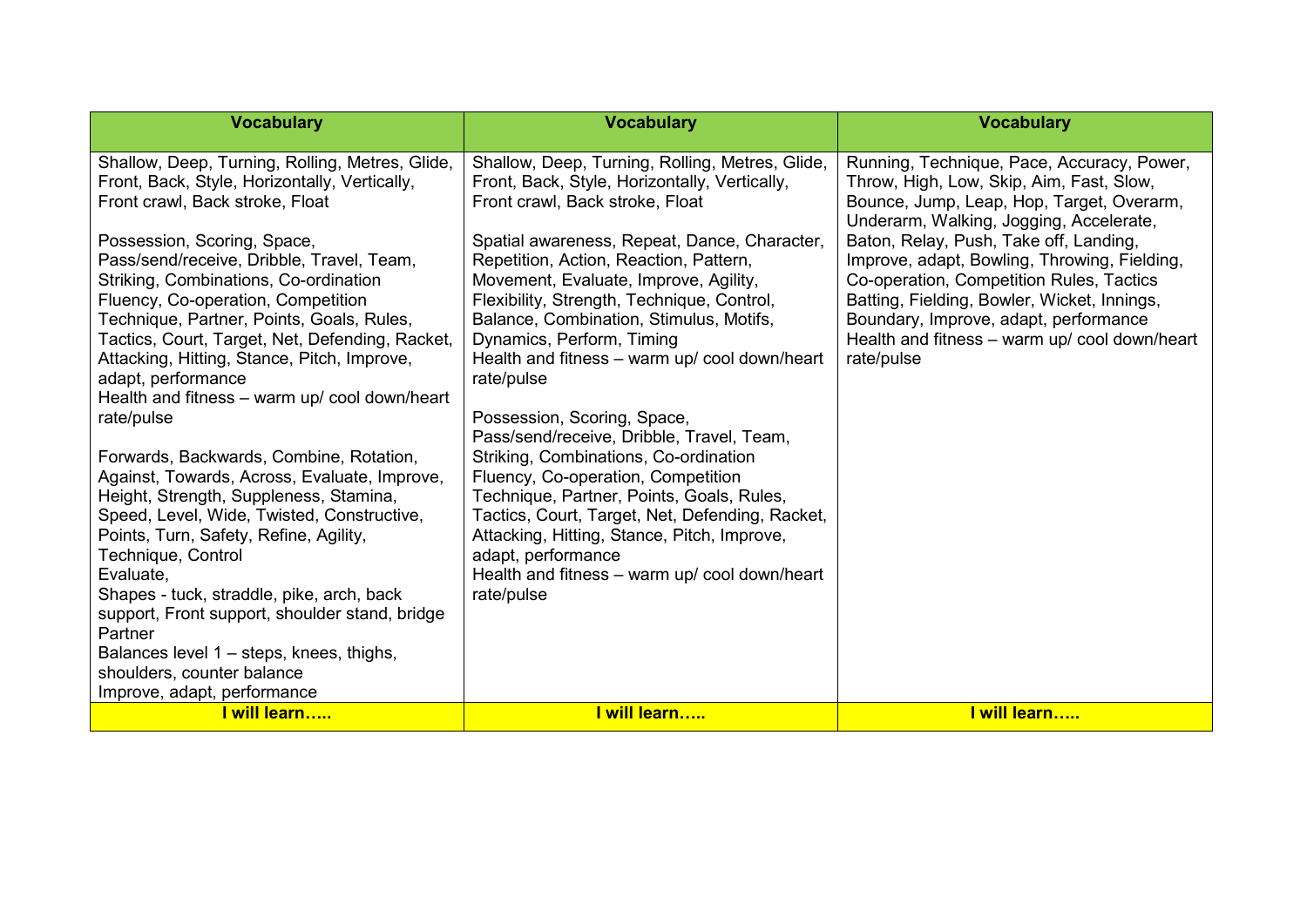| $\sim$ | How to swim confidently over 10m with |  |
|--------|---------------------------------------|--|
|        | 5m in the deep end                    |  |

- How to swim 5m with my face in the water
- How to enter and exit the shallow end by a) turning and sliding-in
- How to enter and exit the deep end by turning and sliding-in & b) jumping in
- How to glide from side and back horizontally on front for slow count of 3, both face-out and face-in.
- How to swim 10m front and back paddle with arms pulling and legs kicking – 5 metres must be in the deep.
- How to use a range of strokes
- How to float motionless horizontally on front and back in shallow and deep water
- How to apply basic skills of traveling for attacking and defending
- How to show confidence in using ball skills in various ways and can link these together (passing, throwing and kicking).
- How to use skills taught with increasing coordination, control and fluency
- How to work as part of a team
- How to take part in a competitive games.
- How to begin to create my own game using knowledge and skills taught.
- How to begin to use skills to keep possession
- How to keep control of the ball
- How to swim confidently over 10m with 5m in the deep end
- How to swim 5m with my face in the water
- How to enter and exit the shallow end by a) turning and sliding-in
- How to enter and exit the deep end by turning and sliding-in & b) jumping in
- How to glide from side and back horizontally on front for slow count of 3, both face-out and face-in.
- How to swim 10m front and back paddle with arms pulling and legs kicking – 5 metres must be in the deep.
- How to use a range of strokes
- How to float motionless horizontally on front and back in shallow and deep water.
- How to improvise a dance with a partner or on my own.
- How to demonstrate provision and some control in response to stimuli.
- How to begin to vary dynamics and develop active motifs.
- How to modify a sequence using dance vocabulary as a result of self-evaluation
- How to perform dances with rhythm and use spatial awareness.
- The need to warm up
- How to apply basic skills of traveling for attacking and defending - How to show confidence in using ball
- skills in various ways and can link these
- How to begin to build a variety of running techniques.
- How to perform a running jump with more than one component
- How to demonstrate accuracy in throwing activities
- -
- How to develop listening skills
- How to begin to use a simple map.
- How to begin to think activities through and begin to solve problems
- How to begin to choose and apply strategies.
- How to begin to demonstrate an understanding in how to stay safe in the outdoors
- How to strike a ball with intent
- How to throw a ball more accurately when bowling and/or fielding.
- use running, jumping, throwing and catching in isolation and combination
- How to take part in a competitive games.
- How to watch and describe a performance.
- How to improve my and others performances by making suggestions using the correct vocabulary